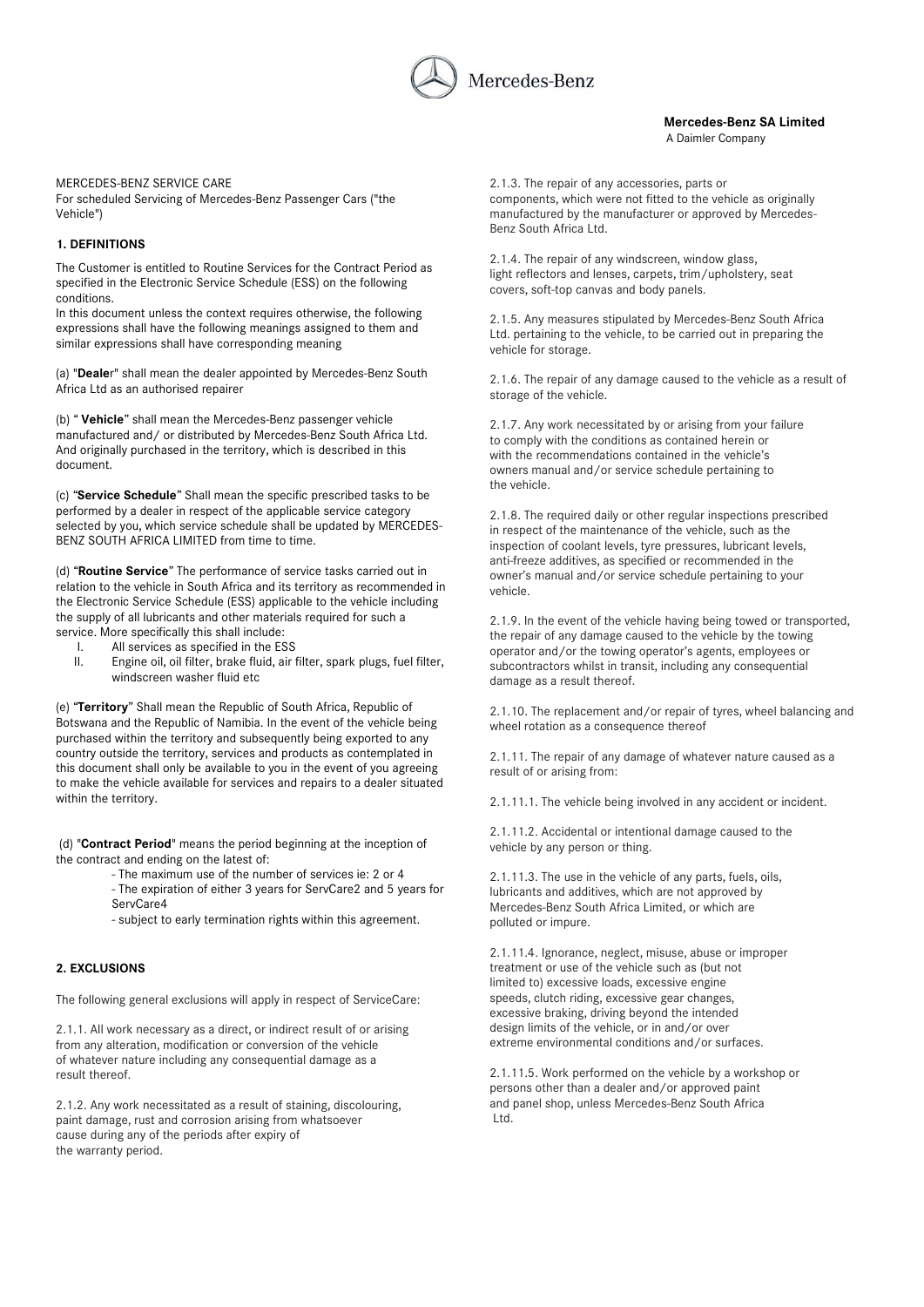

2.1.11.6. Your failure to comply with your obligations as contained in this document.

2.1.11.7. Events of force of nature.

2.1.8. All service work (including the replacement of parts) resulting from your failure and/or refusal to make the vehicle available to the dealer for service to be carried out at such prescribed service intervals as specified in the service schedule, or indicated by the service indicators of the vehicle, or in response to a recall of the vehicle by Mercedes-Benz South Africa Limited in terms of a recall campaign or service measure run by Mercedes-Benz South Africa Ltd. to repair or replace critical safety or other components of the vehicle.

2.1.13. All supplementary service costs as a result of the vehicle being serviced more frequently as a consequence of the vehicle being operated in an extreme environment, or under arduous and extreme dust laden conditions.

2.1.14. Roadside assistance, recovery or provision of any courtesy vehicle.

2.1.15. Bulbs.

2.1.16. Any repair items.

2.1.17. Any item not specified in the Electronic service schedule.

# **3. CUSTOMER'S OBLIGATIONS**

Your Mercedes-Benz has been equipped with an ASSYST Active Service System ("the system"). This measures the different loads and operating conditions, which your vehicle may be subjected to. The system gauges the engine oil level and condition by evaluating feedback provided from sensors that continuously monitor the oil level, temperatures of oil, coolant and ambient, engine load and speed, as well as road speed. From these inputs appropriate service intervals for the engine are computed. This system therefore ensures that we perform service work only when your Mercedes-Benz actually needs it. Approximately a month before the next service is due, a countdown starts to indicate when the next service deadline is due, as well as the service type necessary. The (Service A or Service B) will be indicated in kilometre (distance based) or days (time based) in the total odometer distance recorder or on the multi-function display, dependant on the vehicle model. The service must be carried out within 1500km/15days either by way of the prescribed distance or time deadline shown or displayed by the ASSYST service indicator.

On completion of the work the ASSYST service indicator will be reset and a service sticker will be affixed either to the driver's doorframe or on the driver's side of the dashboard. The service sticker together with this booklet will record the completion of the prescribed service and any noteworthy additional work.

Note: Further information about the ASSYST service indicator can be found under the Controls section of the Owner's Manual. In order to continue to enjoy the benefits of ServiceCare and the optional you will:

3.1. Use the vehicle during the period of coverage, and where applicable, the extended period of coverage for the sole purpose and use stipulated in the application.

3.2. At your own expense, deliver the vehicle for service by prior agreement, to the dealer, during its usual working hours and at the prescribed service intervals specified in the service schedule, or indicated by the vehicle's service indicator, and in doing so you must sign the dealer's repair order before any work is performed.

3.3. Comply with the instructions and recommendations stipulated in

the owner's handbook and/or service schedule pertaining to the vehicle with regard to the use and care of the vehicle

3.4. Agree that the dealer may, in its sole and absolute discretion, procure and fit to the vehicle any Mercedes-Benz approved replacement parts that the dealer deems necessary for the continued and safe use of the vehicle in a manner contemplated by Mercedes-Benz South Africa Limited

3.6. Ensure that the odometer of the vehicle remains in good working order and capable of recording accurately the distance travelled by the vehicle. To this end the owner shall immediately inform Mercedes-Benz South Africa Limited in writing should the odometer of the vehicle fail to operate or operate inaccurately or suffer any damage, in which event you shall, within seven days after notifying Mercedes-Benz South Africa Limited make arrangements for the vehicle to be delivered to a dealer so that the necessary repair work may be carried out to the odometer

3.7. In the event of the odometer being inoperative or defective, agree that Mercedes-Benz South Africa Limited shall be entitled by reference to the general condition of the vehicle to estimate the number of kilometres travelled by the vehicle during the period when the odometer was inoperative or defective, and Mercedes-Benz South Africa Ltd.'s estimate in this regard shall be prima facie proof of the distance travelled by the vehicle during such period

3.8. Permit Mercedes-Benz South Africa Limited or dealer at all reasonable times to inspect the vehicle's odometer reading and its operation

3.9. That, should it be found that the odometer had been disconnected, tampered with or altered in any way whatsoever, or had not been repaired immediately or as soon as reasonably possible due to malfunction, Mercedes-Benz South Africa Limited shall be entitled to exercise its rights.

3.10. In the event that you wish to store the vehicle, comply with the requirements for storage as set forth by Mercedes-Benz South Africa Ltd.

or the dealer, in such manner as may be prescribed by Mercedes-Benz South Africa Limited from time totime, with such particulars as may reasonably be required to identify such successor-in-title. The successor-in-title shall confirm the continuation of the enjoyment of the said benefits with his signature. By his signature the successor-in-title shall acknowledge that he is acquainted with the full force and meaning of the contents of this document and that he binds himself thereto and that he undertakes that his predecessor's previous non-compliance with the terms and conditions of this document shall not affect Mercedes-Benz South Africa Ltd.'s rights hereunder.

3.11. In the event of the vehicle being stolen, hijacked, destroyed, damaged beyond repair, or written-off by its insurer before the expiration of the term of this document, you will immediately notify Mercedes-Benz South Africa Ltd. in writing thereof, and this document shall be deemed to have been cancelled upon the date of such occurrence, and you will be released from all future obligations arising from this document, it however being specifically agreed that you will not be entitled to a refund of any amount already paid to Mercedes-Benz South Africa Ltd. in respect of any unexpired portion of the period of coverage. A pro-rata refund on the extended period applies by deducting the actual claims paid including